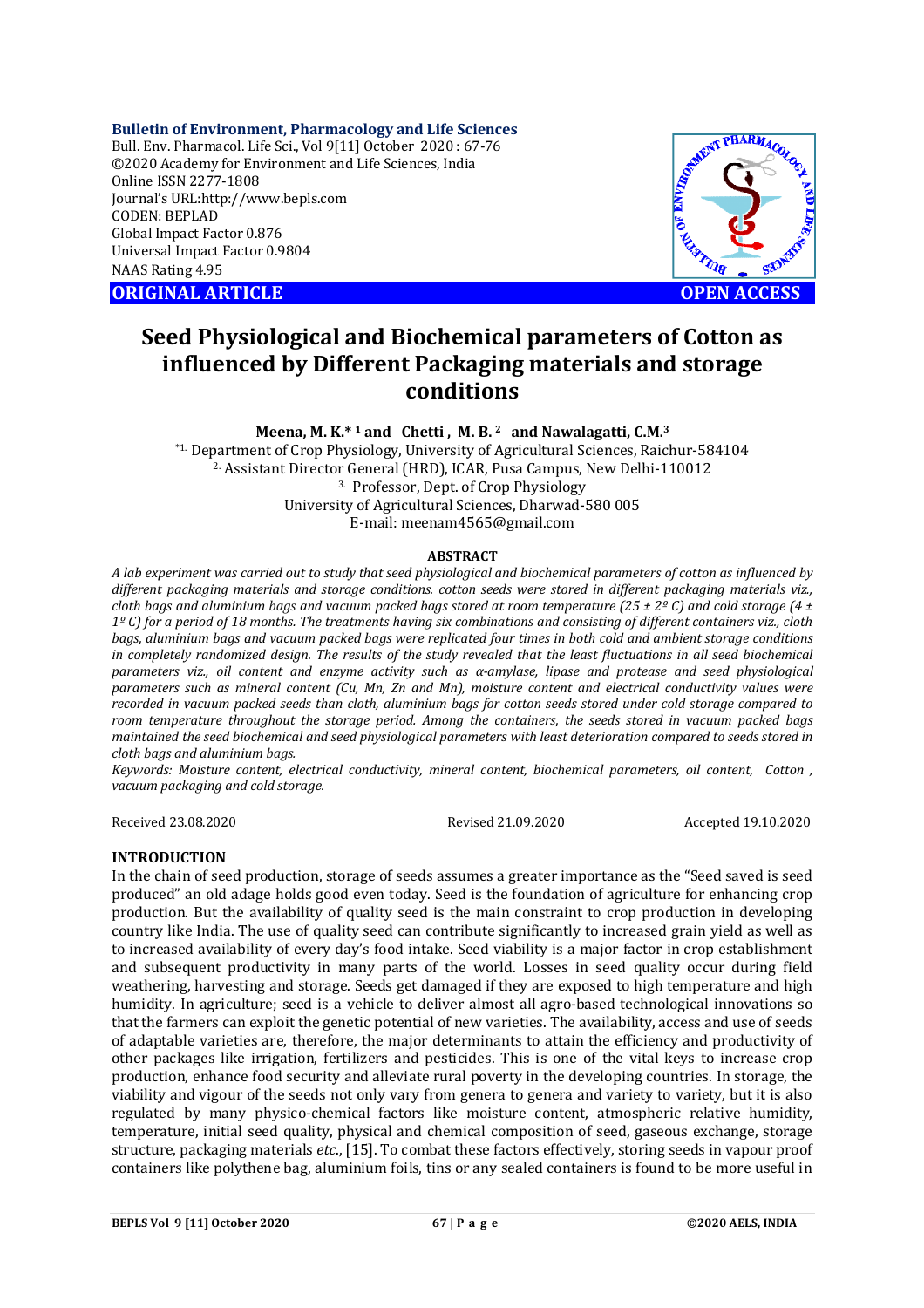maintaining the desired quality of seeds for longer period [23], unlike those stored in moisture pervious containers like cloth bag and cloth bag [59].

Indian cotton industry is considered as the centre of finest textiles industry in the world. The total area under this crop in the world is 101.71 m ha and the productivity is 680 kg per ha [3]. India has a pride of place in the global cotton scenario with the highest cotton growing area of 111.42 lakh ha with a total production of 3339.10 lakh bales of (170 kg) and productivity of 599 kg per ha [3]. In Karnataka, the area under cotton cultivation is 5.47 lakh ha with a production of 10.00 lakh bales and an average productivity of 392 kg lint per ha [4]. In spite of larger area under the crop, the yield of cotton per hectare is considerably low both at state and national levels, due to several factors *viz*., use of low quality seeds, larger cotton area under rainfed situation, pest and disease incidence *etc*. Among these non availability of high quality seeds in adequate quantity seems to be the major factor which contributes for enhanced cotton yield in our country.

In cotton, upon storage, many enzymatic changes, oxidation and respiration occur. If the viability and vigor is not maintained properly during storage period, it will be difficult to sell it as a seed material for the next season. Post harvest storage life of cotton largely depends on the genotypes, treatment, packaging material and storage conditions. In storage, viability and vigour of the seeds is regulated by many physico-chemical factors as the seed is hygroscopic in nature, seed quality is affected by variation in moisture content, relative humidity and temperature[7]. To combat these factors, it is better to store the seeds in moisture vapour proof containers like polythene bag, aluminium foil, tin or any sealed container to maintain the quality for longer period. Research concerning these aspects is very meagre. Keeping these aspects in the view and considering their importance in maintaining viability for longer period the present investigation was carried out.

### **MATERIAL AND METHODS**

A storage experiment was carried out for a period of 18 months at Department of Crop Physiology, University of Agricultural Sciences, Dharwad. Freshly harvested cotton seeds (Sahana) were dried under sun and stored under different storage conditions and containers. The temperature maintained in the cold storage was around (4 °C  $\pm$  1°C) and relative humidity was 85 to 90 per cent throughout the storage period while, for ambient storage, bags were stored in the laboratory at room temperature (25  $\pm$  2 °C). Cotton seeds were packed in 10 g in vacuum packed bags (The machine used for vacuum packaging of different seeds was OLPACK 501/V manufactured by INTERPRISE–BRUSSELS S.A., BRUXTAINER DIVISION, Belgium) and & aluminium bags while 500 g into cloth bags. After packaging of all the seeds in different containers, 50 % bags were stored properly in the iron racks without stacking so that all the bags were uniformly exposed to the particular treatment condition; while 50 % bags were stored under cold storage. The treatments having six combinations and consisting of different containers viz., cloth bags, aluminium bags and vacuum packed bags were replicated four times in both cold and ambient storage conditions in completely randomized design. The observations on various seed physiological parameters viz., electrical conductivity [47], and the per cent moisture were obtained by using MB 45 Halogen Moisture Analyzer from Ohaus, USA, while estimation of mineral content **i.e**. Copper (Cu), Zinc (Zn), Iron (Fe) and Manganese (Mn) contents in seed were estimated using Atomic Absorption Spectrophotometer (AAS-4141, Electronic Corporation of India Ltd.) and determination of all the biochemical parameters i.e.  $\alpha$ -amylase activity, lipase enzyme activity, protease enzyme activity and oil content was estimated by methods devised by [8], [28], and [48],**[51]** respectively at bimonthly interval upto18 months. The analysis and interpretation of the experimental data was done as suggested by [46], with level of significance used as  $P = 0.01$ 

### **RESULTS AND DISCUSSION**

### **Influence on seed physiological parameters Moisture content (%)**

The moisture content (%) of cotton seeds presented in Table 1 indicated significant differences between the treatments at all the stages of storage upto 18 months except at the initial stages (i.e., 0 months). In general, these was no change in the moisture content of vacuum packed as well as aluminium packed seeds during storage for 18 months however there was a slight decline in the moisture content with progress in the storage time. More fluctuations were seen in the moisture content of cotton seeds stored in cloth bags, irrespective of storage at room temperature or cold storage throughout the storage period. All through the 18 months of storage, the maximum moisture content (12.00 %) was observed in cloth bags at cold storage followed by cloth bags at room temperature (9.91 %). Lower moisture content (8.26 and 8.25 %) was observed in aluminium packed seeds followed by vacuum packed seeds (8.24 and 8.23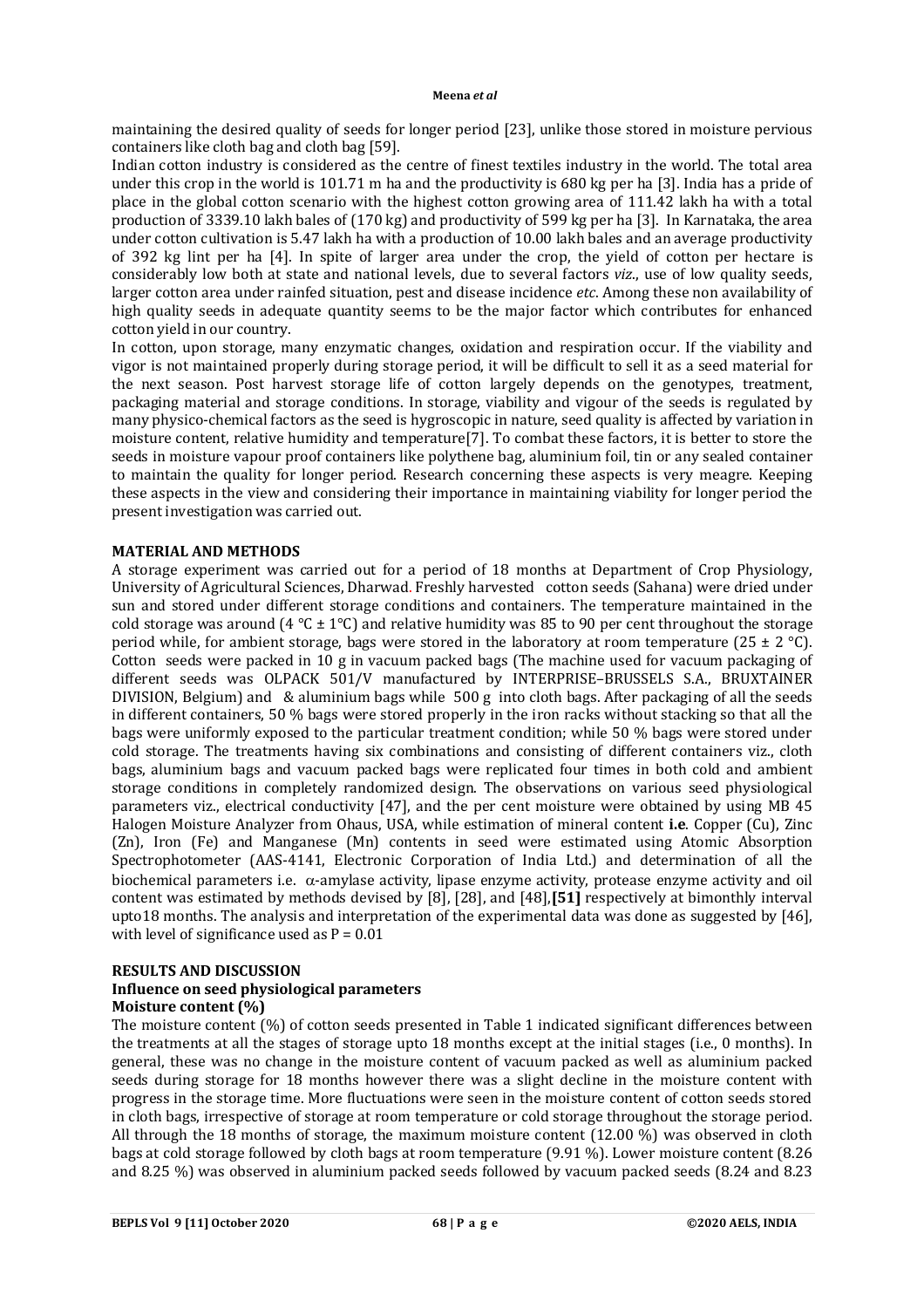%) at cold storage and room temperature, respectively. Polythene containers at cold storage recorded higher values of moisture content at all the stages of storage even upto 18 months as compared to containers stored at room temperature. These results are in agreement with the findings of[14], in shelled peanuts, [38] in wheat, [56] in groundnut kernels, [47], [13]& [52], in chilli powder, [54] in whole chilli and [34] in soybean storability for longer period.

# **Electrical conductivity (dSm-1)**

The electrical conductivity  $(dSm^{-1})$  of cotton seeds differed significantly between the treatments at all the stages of storage period (Table 2). The increase in electrical conductivity of vacuum packed seeds was much lesser and slower than in aluminium packed seeds at all the stages of storage.At 18 months of storage, seeds stored in vacuum packed bags recorded significantly lower values of electrical conductivity (0.545 and 0.548 d Sm-1) at cold storage and room temperature as compared to aluminium bags (0.635 and 0.665 d Sm-1) while, maximum values of electrical conductivity (0.692 and 0.728 d Sm-1) was recorded in cloth bags, respectively. It is clear from the results that the vacuum packed seeds could maintain lower electrical conductivity as compared to aluminium bags followed by cloth bags during the storage period. The values of electrical conductivity in aluminium packed seeds at room temperature were onpar with cloth bag seeds stored at cold storage throughout the storage period. The values of electrical conductivity, in all the containers stored at cold storage shown lesser than those stored at room temperature during the storage period.. Similar results were obtained by [50] in rice , [43] in brinjal seeds, [41] in groundnut, [62] in soybean, [40] in sunflower, [53] in chilli and [6] in maize seeds. **Mineral's content** 

# **Copper content (Cu, ppm)**



## **Fig. 1. Influence of packaging and storage conditions on copper content (Cu, ppm) at different time intervals of storage in cotton seeds**

Copper content (ppm) of cotton seeds differed significantly between treatments and there was a gradual decline with progress in storage period (Fig.,1). The decline in copper content of vacuum packed seeds was minimum compared to aluminium bags followed by cloth bags throughout the storage period stored either under room temperature or cold storage. The copper content of vacuum packed did not differ significantly among themselves when at stored cold storage or room temperature but cloth bag and aluminium bag seeds differed significantly with each other from 10 months onwards and until upto 18 months of storage. At 18 months of storage, maximum reduction in copper content (from 14.07 to 13.88 ppm) was recorded in cloth bag seeds followed by aluminium bag seeds (from 15.18 to 14.83 ppm) and minimum reduction was found in vacuum packed seeds (from18.70 to 18.64 ppm) when kept under either cold storage or room temperature.

# **Iron content (Fe, ppm)**

The data related to the iron content (ppm) of cotton seeds differed significantly between treatments recorded with progress in storage period (Fig.,2). The iron content of vacuum packed seeds did not differ significantly among themselves stored when cold storage or room temperature but cloth bags seeds and aluminium bag seeds differed significantly with each other upto 18 months of storage. At the end of storage i.e., 18 months, the maximum reduction in iron content (from 39.93 to 38.60 ppm) was recorded in cloth bag seeds followed by aluminium bag seeds from (44.33 to 42.67 ppm) and minimum reduction was found in vacuum packed seeds (from 49.35 to 49.23 ppm). When kept under cold storage or room temperature. The reduction in shoot length of vacuum packed seed was almost nil and maintained higher iron content throughout the storage period over all other treatments. The iron content of vacuum packed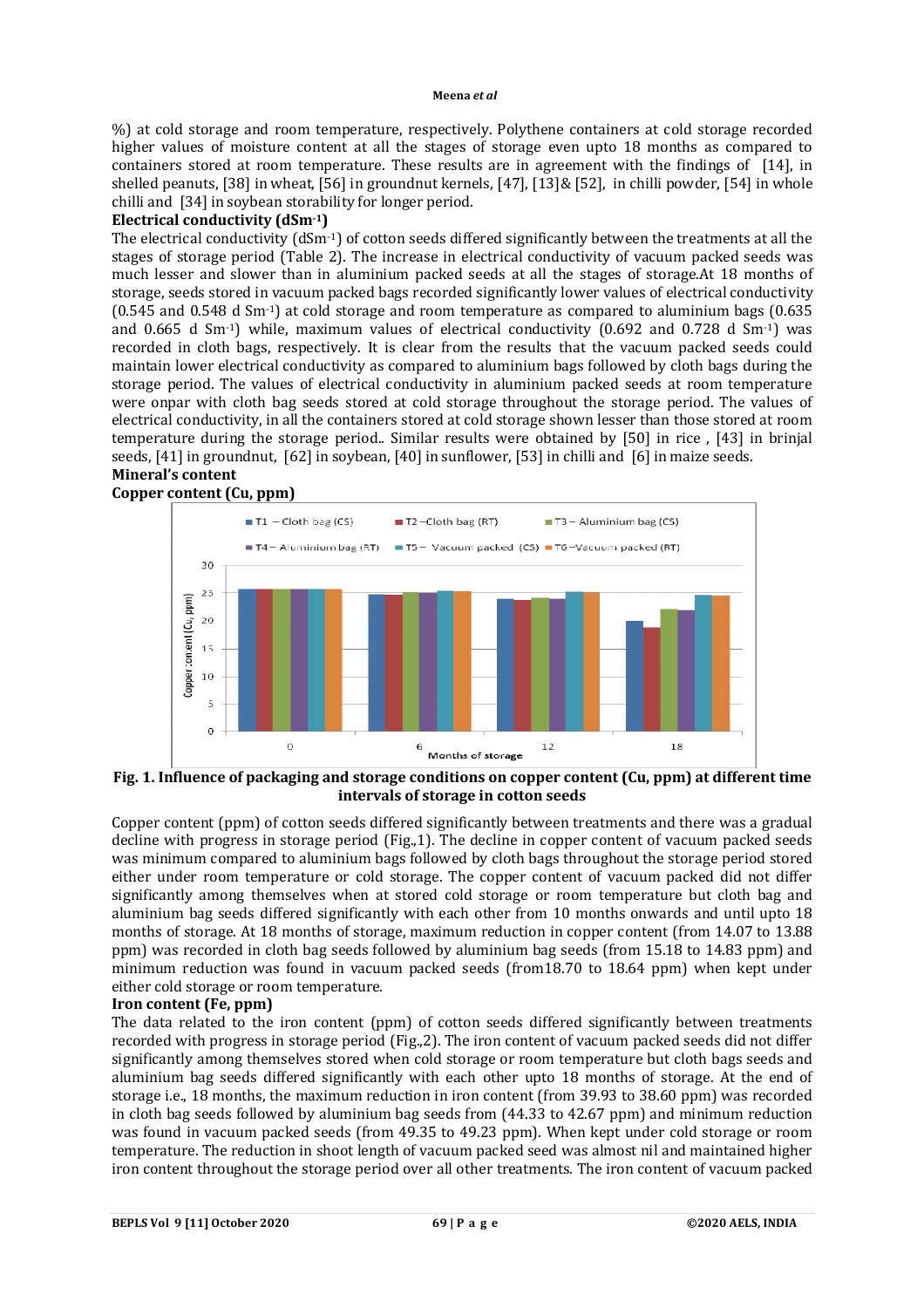seeds kept under cold storage was onpar with seeds stored at room temperature throughout the storage period.



**Fig. 2. Influence of packaging and storage conditions on iron content (Fe, ppm) at different time intervals of storage in cotton seeds**



**Fig. 3. Influence of packaging and storage conditions on zinc content (Zn, ppm) at different time intervals of storage in cotton seeds**

Zinc content (ppm) of cotton seeds differed significantly between the treatments and reduced from 4 months onwards until upto 18 months of storage in cloth bag seeds (Fig.3). At the end of storage periods, the vacuum packed bag seeds recorded significantly higher values of zinc content (39.52 and 39.50 ppm) when kept at cold storage and room temperature compared to aluminium bags (36.37 and 36.16 ppm) as well as cloth bags (35.27 and 34.86 ppm), respectively. It is clear from the results that the vacuum packed seeds could maintain higher zinc content compared to aluminium bag seeds followed by cloth bag seeds throughout the storage period.



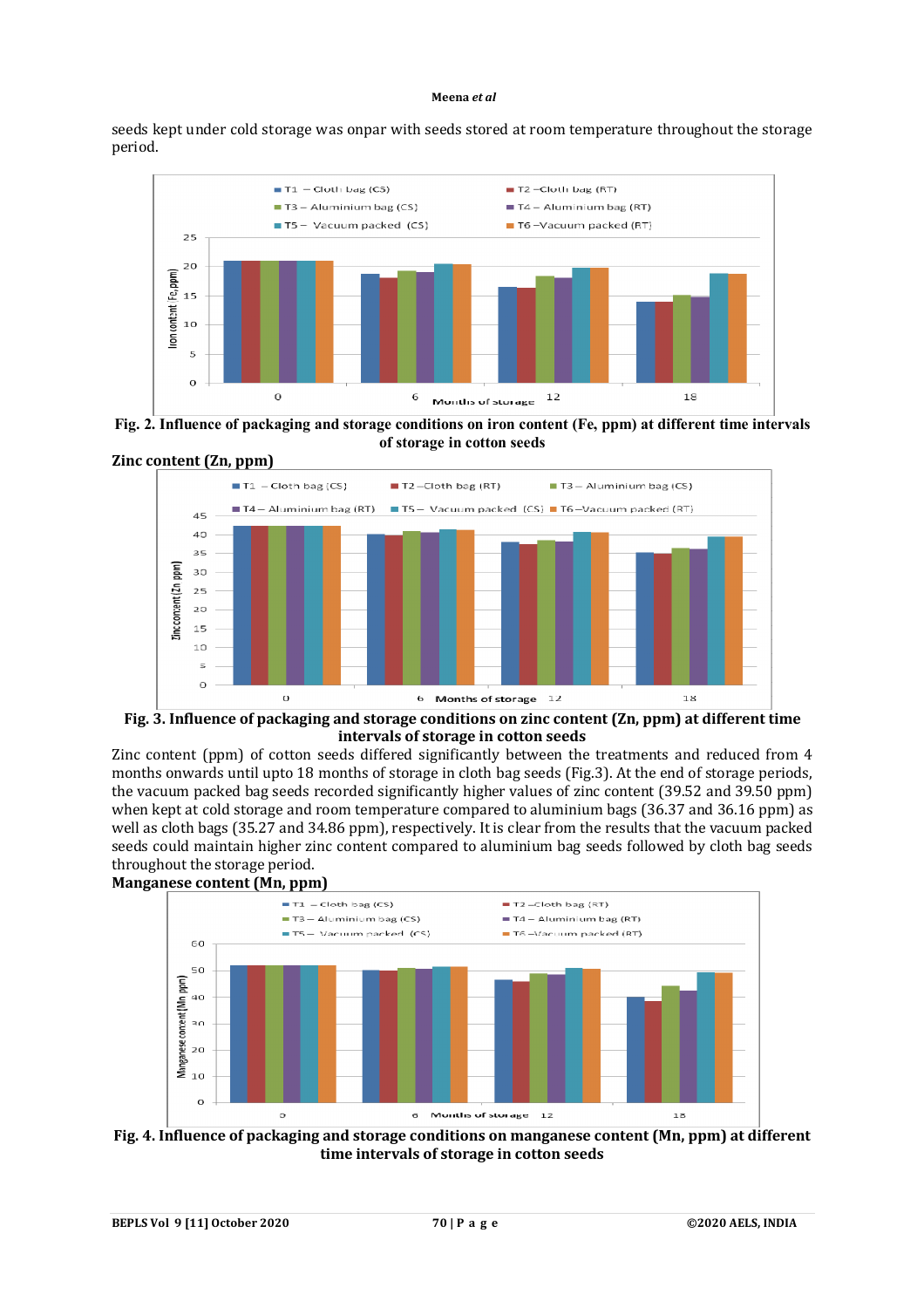The data on manganese content (ppm) of cotton seeds as influenced by different packaging materials and storage condition significantly differences among the treatment during storage (Fig. 4). By the end of 18 months of storage, the maximum reduction in manganese content (from 19.93 to 18.80 ppm) was recorded in cloth bags followed by aluminium bag seeds (from 22.13 to 21.92 ppm) and minimum reduction was found in vacuum packed seeds (from 24.65 to 24.58 ppm) when kept either under cold storage or room temperature.

It is clear from the above results for all the mineral's content that the seeds stored in cloth bags under cold storage were on par with the aluminium bags stored under cold storage similarly the cloth bags stored at room temperature was also on par with aluminium bags stored at room temperature. The vacuum packed seeds could maintain higher mineral's content values throughout the storage period. The vacuum packed seeds could maintain higher manganese content values throughout the storage period. Mineral elements like zinc, copper, iron and manganese are very crucial for plant growth and human health, and play a key role in various physiological and biochemical processes. Results pertaining to mineral contents during study including copper, iron, zinc and manganese of soybean seeds showed gradual decrease with an advancement of storage period at all the stages of storage. Among the containers, the decrease in mineral content was very less in vacuum packed bags compared to aluminium, and cloth bags throughout the storage period under both ambient and cold storage. Variation in the mineral contents between the packaging materials could be attributed to redistribution of mineral elements in seeds and possible microbial contamination [10]. In the aluminium bags mineral content values were higher than cloth bags, but it was lower than vacuum packed bags. Same results were obtained by [20] in groundnut, [21] in melon seeds, [5] in white yam[17] in cocoyam chips, [37], [45] in chilli and [64] in green beans.

Higher reduction of iron content in aluminium and cloth bags may be attributed to its sensitivity to temperature. [29] reported that copper, iron, zinc and manganese contents in both conventional and vacuum packed bags were affected significantly and decreased with an increased storage period of 10 months. At 18 months of storage, vacuum packed bags recorded significantly higher values of copper, iron, zinc and manganese compared to aluminium, while significantly lower values were found in cloth bags stored under both ambient and cold storage. Similarly, [5] also reported a decrease in Zn, Cu and Fe of cocoyam and white yam stored for six months. Higher mineral contents during cold storage compared to ambient storage could be attributed due to lower internal physiological and biochemical processes in the seed there by prolonging the shelf life of seeds during storage. Higher micronutrients in vacuum packed bags compared to cloth bags, may be due to decrease in ash content [29]. Similar findings were also reported in shelled melon seeds [21], in millet seeds [20], in cocoyam chips. **α-amylase activity (mg maltose released/min)**





α-amylase activity (mg maltose released/min) of cotton seeds differed significantly between treatments and there was a gradual decline with progress in storage period (Fig., 5). The decline in  $\alpha$ -amylase activity of vacuum packed seeds was minimum as compared to aluminium bag seeds followed by cloth bag seeds throughout the storage period stored under room temperature or cold storage. At the end of storage i.e., 18 months the maximum reduction in α-amylase activity from 1.81 to 1.78 mg maltose released/min was recorded in cloth bag seeds followed by aluminium bag seeds (from 1.96 to 1.84 mg maltose released/min) and minimum reduction was found in vacuum packed seeds (from 2.14 to 2.12 mg maltose released/min) kept either under cold storage or room temperature. The α-amylase activity values of aluminium packed seeds superior over cloth bag seeds. The  $\alpha$ -amylase activity values of vacuum packed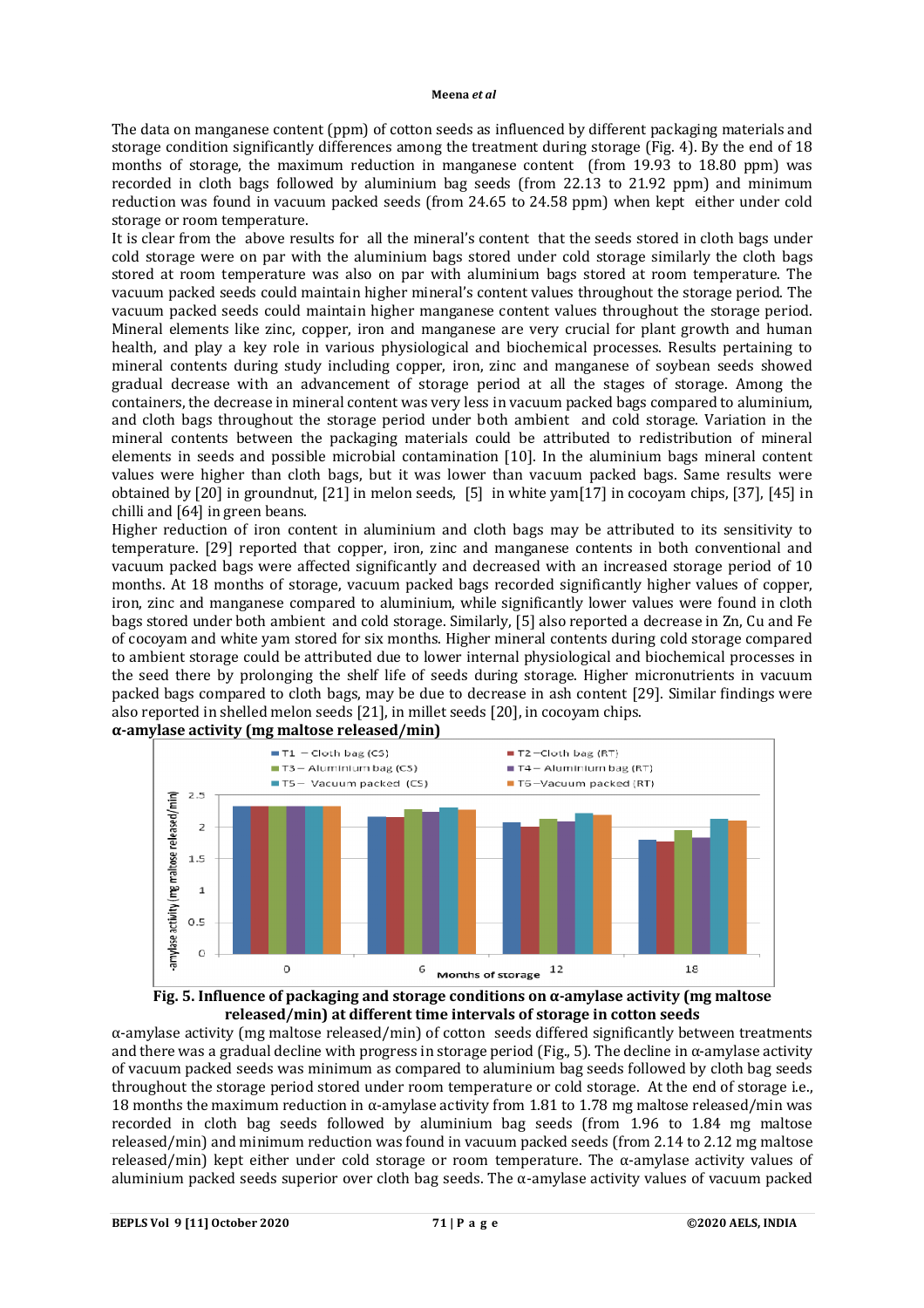seeds kept under cold storage was with the seeds stored at room temperature throughout the storage period. Similar observations were also reported in wheat seeds [11] and in naturally aged gram, chickpea and wheat seeds [2], and in mustard [60].



**acid /min/g) at different time intervals of storage in cotton seeds**

Lipase activity (meq. free fatty acid /min/g) of cotton seeds differed significantly between treatments and there was gradual decline with an advancement in storage period (Fig.,6). The reduction was greater in cloth bag as well as aluminium packed seeds from the early stage to upto 18 months of storage, stored under room temperature. At the end of storage periods, i.e., 18 months vacuum packed seeds stored under cold storage and room temperature recorded significantly higher values of lipase activity (13.04 and 13.02 meq. free fatty acid /min/g) compared to aluminium bags (12.86 and 12.52 meq. free fatty acid /min/g) as well as cloth bags (12.79and 12.41 meq. free fatty acid /min/g), respectively. It is clear from the results that the vacuum packed seeds could maintain higher lipase activity compared to aluminium bags followed by cloth bags throughout the storage period. Our results are in good agreement with results of [15] and [12], [33] in wheat and [18] in cucurbitaceous seeds*.*  **Protease activity (mg amino acid released /min/ml)**



**Fig. 7. Influence of packaging and storage conditions on protease activity (mg amino acid released /min/ml) at different time intervals of storage in cotton seeds**

Protease activity (mg amino acid released /min/ml) of cotton seeds differed significantly between treatments during storage period (Fig.,7). The decline in protease activity of vacuum packed seeds was very minimum and a slow decline with an advancement in storage period. While, cloth bags as well as aluminium bag seeds was found to reduce great from the initial stage to 18 months of storage under room temperature. At the end of storage period, vacuum packed seeds recorded significantly higher protease activity (5.92 and 5.90 mg amino acid released /min/ml) kept at cold storage or room temperature compared to aluminium bags (5.74 and 5.38 mg amino acid released /min/ml) as well as cloth bags (5.67 and 5.29 mg amino acid released /min/ml), respectively. It is clear from the results that the vacuum packed seeds could maintain higher protease activity compared to aluminium bags followed by cloth bags throughout the storage period. Similar results were observed by [11] in wheat, [61] in radish, [44] in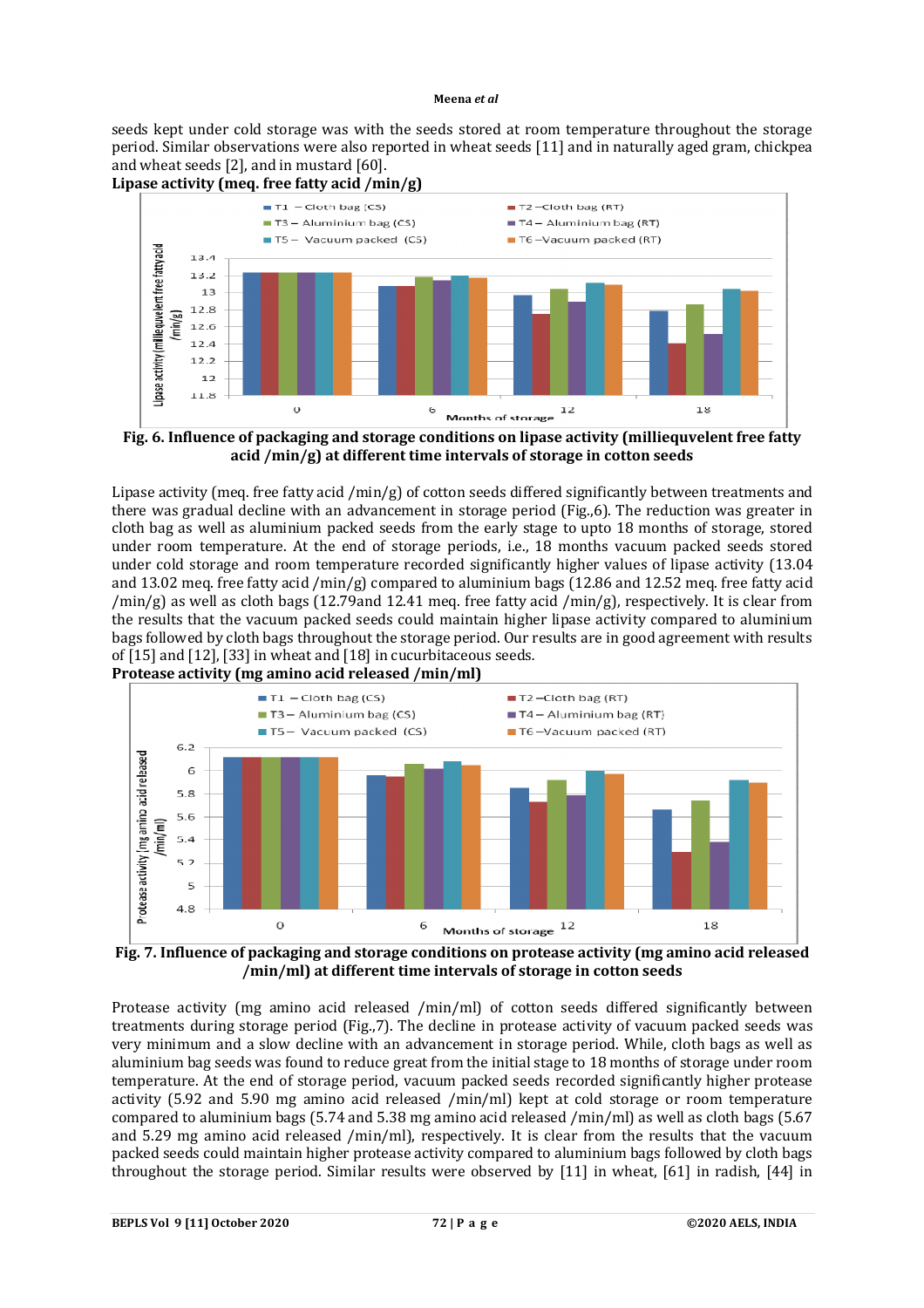sunflower. Same results of lipase activity were also observed in germinated seeds of castorbean [42] ,[57] in bajara & sorghum and the African bean [19].

Loss of viability of seeds has been correlated to enzymatic activity. [1] reported that the activity of respiratory and associated enzymes *viz.,*peroxidase, glutamic acid oxidase and catalase, activity of hydrolytic enzymes *viz., α-amylase, lipase and* proteases are associated with the degradation of organelles membranes, nucleoproteins, etc. In crop seeds, the development of amylase activity constitutes an important event in germination. During germination of seeds, a massive breakdown of the reserve substances begin with the help of amylolytic, proteolytic and lipolytic enzymes and the products are transported to the growing seedlings for their development. The remaining small amounts of protein represents enzymes concerned with metabolic processes during seed development and germination [35]. Among the storage conditions, ambient storage recorded higher enzyme activities compared to cold storage. This may be due to higher temperature and higher metabolic activity under ambient storage. These findings are in agreement with those of [63], [24] in castor, [31 ]in bush bean, and [58] in wheat, [25] in sorghum and [39] in quinoa, [31] in oat seeds, [24] and [55] in mungbean. **Oil content (%)**



**Fig. 8. Influence of packaging and storage conditions on oil content (%) at different time intervals of storage in cotton seeds**

The oil content (%) of cotton seeds showed significant differences between treatments (Fig. 8). The reduction in oil content was observed from 6 months onwards and until upto 18 months of storage in cloth bag seeds at room temperature. Significantly higher values of oil content (18.3 and 18.2 %) when kept at cold storage and room temperature compared to aluminium bags (15.3 and 13.7 %) as well as cloth bags (14.5 and 12.8 %), respectively. It is clear from the results that the vacuum packed seeds could maintained higher oil content compared to aluminium bags followed by cloth bags throughout the storage period.In oil seed crops, such as cotton, auto-oxidation of lipids and increase of free fatty acids during storage period are the main reasons for rapid deterioration of the oilseeds. [32]reported that storage condition of oil seeds before industrial extraction might influence the quality of the crude oil. Similarly, [39]also showed that storage time and storage temperature had significant effect on free fatty acid content in Quinoa (*Chenopedium quinoa*) seed oil. Different longevity of seed storage as well as storage conditions exerts significant influence on oil content. Similar results were also noticed by [49] in groundnut, [9]& [30]in soybean.

**Table 1. Influence of packaging and storage conditions on moisture content (MC, %) at different time intervals of storage in cotton seeds**

| <b>Treatments</b>           | Storage period (months) |       |       |       |       |       |       |       |       |       |
|-----------------------------|-------------------------|-------|-------|-------|-------|-------|-------|-------|-------|-------|
|                             | 0                       | 2     | 4     | 6     | 8     | 10    | 12    | 14    | 16    | 18    |
| $T_1$ - Cloth bag (CS)      | 8.30                    | 12.03 | 12.08 | 12.05 | 12.10 | 12.09 | 12.07 | 12.03 | 12.01 | 12.00 |
| $T_2$ -Cloth bag (RT)       | 8.30                    | 10.24 | 10.22 | 10.09 | 10.07 | 10.92 | 10.88 | 10.68 | 9.95  | 9.91  |
| $T_3$ - Aluminium bag (CS)  | 8.30                    | 8.73  | 8.71  | 8.63  | 8.59  | 8.51  | 8.50  | 8.40  | 8.27  | 8.26  |
| $T_4$ -Aluminium bag $(RT)$ | 8.30                    | 8.56  | 8.69  | 8.59  | 8.46  | 8.40  | 8.31  | 8.28  | 8.26  | 8.25  |
| $T_5$ Vacuum packed $(CS)$  | 8.30                    | 8.35  | 8.36  | 8.37  | 8.35  | 8.34  | 8.32  | 8.27  | 8.26  | 8.24  |
| $T_6$ -Vacuum packed (RT)   | 8.30                    | 8.32  | 8.34  | 8.31  | 8.30  | 8.29  | 8.28  | 8.26  | 8.25  | 8.23  |
| $S.Em(\pm)$                 | 0.15                    | 0.11  | 0.08  | 0.03  | 0.04  | 0.03  | 0.02  | 0.03  | 0.01  | 0.04  |
| C. D. (1%)                  | <b>NS</b>               | 0.33  | 0.23  | 0.08  | 0.12  | 0.08  | 0.06  | 0.09  | 0.03  | 0.11  |

 $NS = Non significant$   $CS = Cold storage$  RT = Room temperature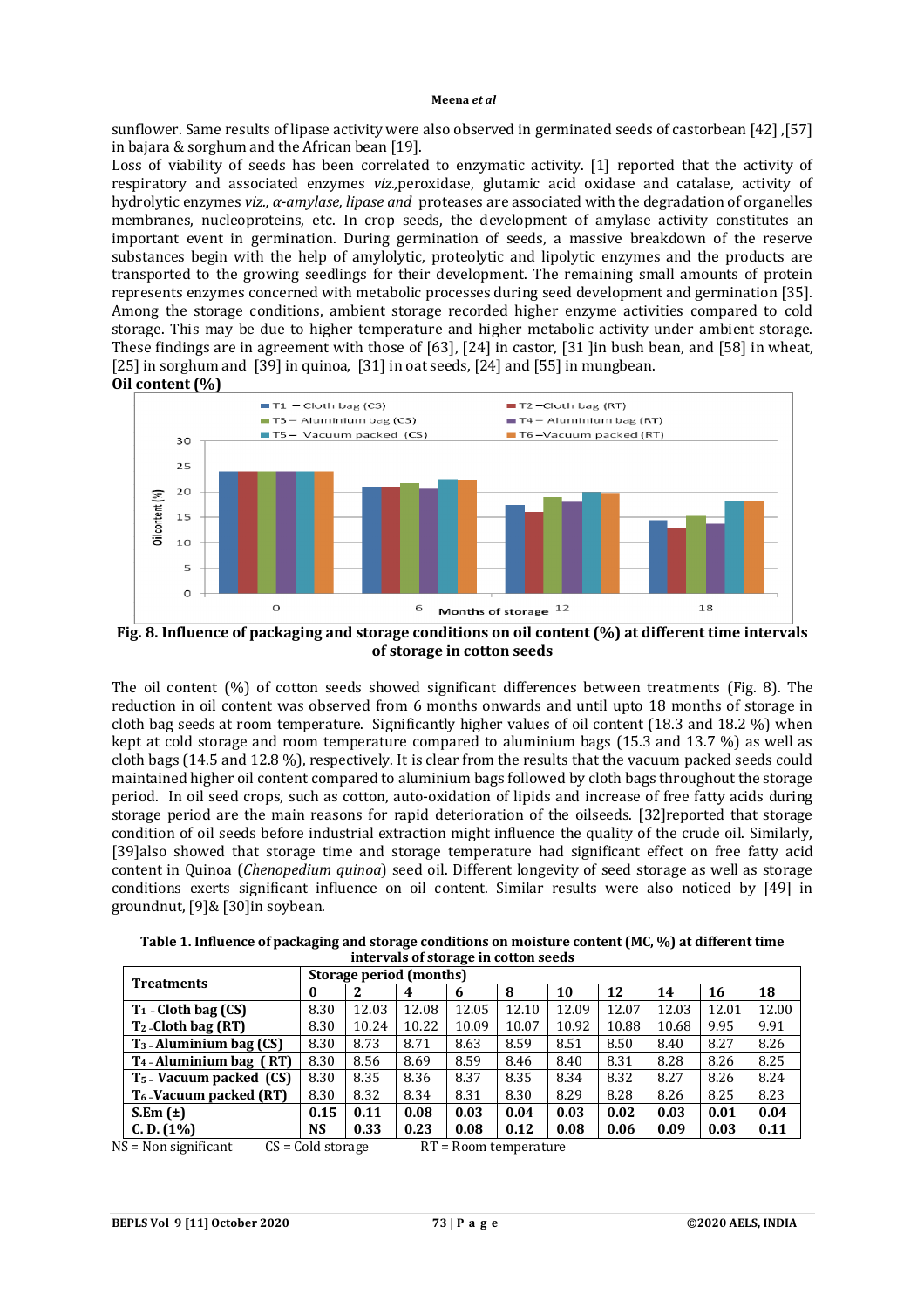| <b>Treatments</b>                                                        | Storage period (months) |           |       |       |       |       |        |       |       |       |
|--------------------------------------------------------------------------|-------------------------|-----------|-------|-------|-------|-------|--------|-------|-------|-------|
|                                                                          | 0                       |           | 4     | 6     | 8     | 10    | 12     | 14    | 16    | 18    |
| $T_1$ - Cloth bag $(CS)$                                                 | 0.519                   | 0.522     | 0.529 | 0.538 | 0.550 | 0.568 | 0.584  | 0.614 | 0.649 | 0.692 |
| $T_2$ -Cloth bag (RT)                                                    | 0.518                   | 0.524     | 0.534 | 0.553 | 0.561 | 0.589 | 0.616  | 0.635 | 0.695 | 0.728 |
| $T_3$ -Aluminium bag (CS)                                                | 0.518                   | 0.516     | 0.527 | 0.530 | 0.539 | 0.553 | 0.572  | 0.586 | 0.608 | 0.635 |
| $T_4$ -Aluminium bag (RT)                                                | 0.518                   | 0.526     | 0.532 | 0.538 | 0.548 | 0.565 | 0.584  | 0.598 | 0.625 | 0.665 |
| $T_5$ Vacuum packed (CS)                                                 | 0.518                   | 0.519     | 0.522 | 0.524 | 0.528 | 0.531 | 0.534  | 0.537 | 0.540 | 0.545 |
| $T_6$ -Vacuum packed (RT)                                                | 0.518                   | 0.520     | 0.523 | 0.526 | 0.530 | 0.533 | 0.536  | 0.539 | 0.543 | 0.548 |
| S.Em $(\pm)$                                                             | 0.001                   | 0.002     | 0.001 | 0.001 | 0.001 | 0.001 | 0.0016 | 0.001 | 0.002 | 0.001 |
| C. D. (1%)                                                               | NS                      | <b>NS</b> | 0.002 | 0.003 | 0.002 | 0.003 | 0.0048 | 0.003 | 0.005 | 0.003 |
| $CS = Cold$ storage<br>$NS = Non$ significant<br>$RT = Room$ temperature |                         |           |       |       |       |       |        |       |       |       |

**Table 2. Influence of packaging and storage conditions on electrical conductivity (EC, dSm-1) at different time intervals of storage in cotton seeds**

# **CONCLUSION**

Seed physiological and biochemical parameters deterioration is an inexorable and an irreversible process. The quality and viability of cotton seeds are subjected to variations during storage conditions and it has been found that the life span of seeds depends on moisture content of the seeds, relative humidity, temperature, light and oxygen content under which the seeds are stored. It has been found in the present study that it is possible to extend the shelf life of cotton seeds up to 18 months without deterioration in seed biochemical parameters *viz.,* enzyme activity such as α-amylase, lipase, protease and oil content and seed physiological parameters such as mineral content (Cu, Mn, Zn and Mn), moisture content and electrical conductivity by storing them under vacuum packaging. Since seed is an important input in agriculture which determines not only the production but also the productivity, it is essential to maintain the seed quality as well as seed vigor for better crop yield potential.

### **REFERENCES**

- 1. Abdul-Baki, A.A. and Anderson, J. D., (1973), Vigour determination in soybean by multiple criteria. *Crop Sci.,* 13 : 630-633
- 2. Agrawal, S.C. and Kharlukhi, R.K., (1987), Fungal pathogens detected on soybean seeds grown in different localities*. Seed Res.*, 17 (2): 208-210.
- 3. Anonymous, (2013), Area, production and productivity of crops. *Http : //Www. Rkmp. Co. In/crops-Stats/Statewise-Statistics/Karnataka.*
- 4. Anonymous, (2014), Area, production and productivity of crops. *Http : //Www. Rkmp. Co. In/crops-Stats/Statewise-Statistics/ Karnataka*
- 5. Alinnor, I.J. and Akalezi C.O., (2010), Proximate and mineral composition of *Discorea rotundata* (White yam) and *Colocasia esculentus* (white cocoyam). *Pakistan J. Nutrition,* 9 (10): 998 – 1001.
- 6. Asha, A. M., (2012), Effect of plant products and containers on storage potential of maize cv. Arjun. *M. Sc. (Agri) Thesis*, Univ. Agric. Sci., Dharwad, Karnataka.
- 7. Balasubramanyam, N., Baldevaraj and Indiramma, A. R., (1983), Packaging and storage quality of roasted and salted, spiced peanuts in flexible packages. *Perfectpac*., 23(1): 5-11.
- 8. Bernfeld, P., (1955), *Amylase α and β. Methods in enzymology* 1. S. P. Colswick and N. O. K., (Eds). Academic Press Inc, New-York, pp. 149-154
- 9. Branimir Simic, Ruza Popovic, Aleksandra Sudaric, Vlatka Rozman, Irma Kalinovic and Jasenka Cosic, (2007), Influence of storage conditions on seed oil content of maize, soyabean and sunflower. *Agriculturae Conspectus Scientificus.* 72(3) : 211-213.
- 10. Bognar, A., Bohling, H. and Fort, H., (1990), Nutrient retention in chilled foods. In : Gormley T. R. (Ed) *Chilled foods. Elsevier Applied Sci.,* London, pp. 305–336.
- 11. Chauhan, D. S., Deswal, D. P., Dahiyaand, O. S. and Punia, R. C., (2011), Changes in storage enzymes activities in natural and accelerated aged seed of wheat (*Triticum aestivum*). *Indian J. Agric. Sci.,* 81 (11) : 1037–1040.
- 12. Chaitanya, K. S., Keshavkant, S. and Naithani, S. C., (2000), Changes in total protein and protease activity in dehydrating recalcitrant sal (*Shorea robusta*) seeds. *Silva Fennica,* 34 (1) : 71–77.
- 13. Deepa, G. T., Chetti, M. B., Mahadev, C., Khetagoudar and Gopal M. A., (2011), Influence of vacuum packaging on seed quality and mineral contents in chilli (*Capsicum annuum* L.). *J Food Sci Tech.,* DOI 10.1007/s13197-011- 0241-3.
- 14. Delouche, J. C., Mathews, R. K. Dougherty, G. M. and Boyd, A. H., (1973), Storage of seeds in tropical regions. *Seed Sci. Technol.,* 1 : 671-700.
- 15. Doijode, S.D., (1996), Effect of packaging and fruit storage on seed viability, vigour and longevity in chilli (*Capsicum annuum* L.). *Vegetable Sci.,* 23: 36-41.
- 16. Dhaliwal, Y. S., Sekhon, K. S. and Nagi, H. P. S., (1991), Enzymatic activities and pheological properties of stored rice. *Cereal Chem.,* 68 : 18–21.
- 17. Echendu, A. O., Obizoba, I. C., Ngwu, E. K. and Anyika, J. U., (2009), Chemical composition of groundbean based cocoyam, yam and plantain pottage dishes and roasted groundbean. *Pakistan J. Nutr.,* 8 (11) : 1786–1790.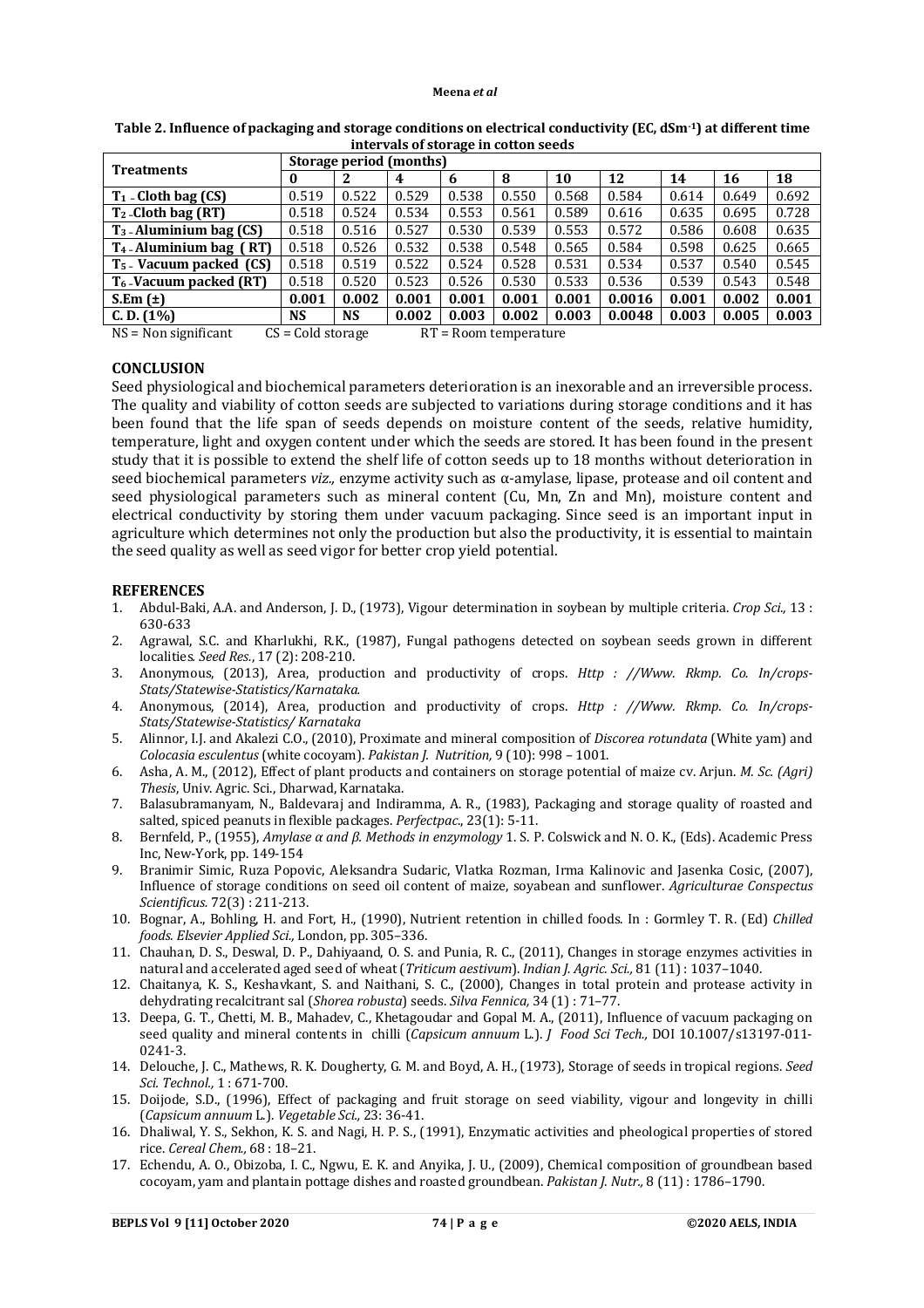- *18.* Eze, S.O., and Chilaka, F. C., (2010)*,* Lipolytic activities in some species of germinating cucubitaceae: *Cucumeropsis manii naud, Colocynthis vulgaris* L. and *Cucubita moschata schrad. World J. Agric. Sci.,* 6 (6): 700-706.
- 19. Enujiugha V.N., Thani F.A., Sanni T.M., and Abigor R.D., (2004), Lipase activity in dormant seeds of the African oil bean (*Pentaclethra macrophylla* Benth). *Food Chem.*, 88: 405-410.
- 20. Fagbohun, E. D. and Faleye, O.S., (2012), The nutritional and mycoflora changes during storage of groundnut (*Arachis hypogea*). *Intl. J. Agron. Agric. Res.,* 2(6) : 15-22.
- 21. Fagbohun, E. D. and Lawal, O. U., (2011), Effect of storage on nutrient composition and mycobiota of sundried soyabean. In : *African J. Food Sci.,* 5(8) : 473-477.
- 22. Gurmithsingh and Harisingh, (1992), Maintenance of germinability of soybean (*Glycine max L*.) seeds. *Seed Res.*,  $20 \cdot 49 - 50$
- 23. Ghavidel, R.A. and Davoodi, M.G., (2011), Evaluation of changes in phytase, α-amylase and protease activities of some legume seeds during germination. *International Conference on Bioscience, Biochemistry and Bioinformatics IPCBEE* 5 (2011) *IACSIT Press, Singapore*
- 24. Govind, K.G. and Tumkur K.V., (1970), Acid protease from germinated sorghum. *Eur. J. Biochem*. 17 : 4-12.
- 25. Gurmithsingh and Harisingh, (1992), Maintenance of germinability of soybean (*Glycine max L*.) seeds. *Seed Res.*, 20 : 49-50.
- 26. Huang, A.H.C., Wimer, I.T., and Y. Lin, (1983), Lipase in the lipid bodies of corn scutella during seedling growth. *Plant Physiol*., 7: 460-466.
- 27. Jayaraman, J., (1981), *Laboratory Manual in Biochemistry*, Wiley Eastern Ltd. New Delhi, India, pp. 122-123.
- 28. Kayisoglu, S. and Demirci, M., (2006), Effect of storage time and condition on mineral contents of grape pekmez produced by vacuum and classical methods. *J. Tekirdag Agril Faculty,* 3(1) : 1–7
- 29. Kandil, A. A., Sharief, A. E. and Sheteiwy, M. S, (2013), Effect of seed storage periods, conditions and materials on seed quality of some soybean cultivars. *Intl. J. Agric. Sci.,* 5(1) : 339-346.
- 30. Liukkonen, K.H., Montfoort, A., and Laakso, S.V., (1992), Water–Induced lipid changes in oat processing. *J. Agric. Food Chem.,* 40 (1): 126-130.
- 31. Martini, S. and Anon, M.S., (2005), Storage of sunflower seed variation on the wax content of the oil. *European J. Lipid Sci. Technol.*, 107: 74-79.
- 32. Mohamed, G. M., (2011), Study on stability of wheat germ oil and lipase activity of wheat germ during periodical storage. *Agric. Biol. J. North America*, 2(1): 163-168.
- 33. Monira, U. S., Amin, M. H. A., Marin, M. and Mamun, M. A. A. (2012), Effect of containers on seed quality of storage soybean seed. *Bangladesh Res. Publ. J.,* 7(4) : 421-427
- 34. Millerd, A. and Thomson, J., (1975), Storage pro-teins of legume seeds : Proteins of legume seeds : Potential for change. *CSIRO Div. of Plant Industry Genetics Report.* 3 : 58-60.
- *35.* Mostarin, T., Saha, S. R. and K. Khatun, (2012), Seed quality of bush bean as influenced by different storage containers and conditions. *J. Expt. Biosci.* 3(1): 83-88.
- 36. Mata, M.C., Mara, M.C.A., and Diez-Marque, C., (2003), Extending shelf-life and nutritive value of green beans (*Phaseolusvulgaris* L.), by controlled atmosphere storage. *Micronutrients Food Chem.*, 80: 317–322
- 37. Malekar, P. K., Mian, I. H., Bhuiyan, R. K., Akanda, A. M. and Reza, M. M., (2008), Effect of storage containers and time on seed quality of wheat. *Bangladesh J. Agric. Res.*, 33(3) : 469-477
- 38. Neg, S.C. and Anderson A., (2005), Lipid oxidation in Quinoa (*Chenopodium quinoa*) as determinated through accelerated aging. *J. Environmental, Agric. Food Chem.*. 4 (4): 1010-1020.
- 39. Nataraj, K., Balakrishna, P., Ramegowda, Roopa, A.R. and Chandrashekar, U. S., (2011), Influence of storage containers and seed treatment chemicals on quality of new sunflower (*Helianthus annus*) hybrids during storage. *National Seed Congress,* January, 29-31, pp-267-280.
- 40. Narayanaswamy, S., (1993), Effect of provenance, pre-sowing treatment and storage on seed yield and quality in groundnut. *Ph.D. Thesis,* Univ. Agric. Sci., Bangalore
- 41. Ory, R.L., Angelo A.J. and Altschul A.M., (1962). The acid lipase of the castor bean properties and substrate specificity. *J. Lipid Res.,* 3: 99-105.
- 42. Padma, V. and Reddy, M.B., (2002). Storage of brinjal seed under ambient conditions at two moisture levels. *J. Res. ANGRAU*, 30 (2): 6-10.
- 43. Pallavi, M., Sudheer, S. K., Dangi, K. S and Reddy, A. V., (2003). Effect of seed ageing on physiological, biochemical and yield attributes in sunflower (*Helianthus annus* L.) cv. Morden. *Seed Res.,* 31(2) : 161–168.
- 44. Perring, M. A., and Pearson, K., (1987). Redistribution of minerals in apple fruit during storage, the effect of storage atmosphere on calcium concentration. *J. Sci. Food Agric.,* 40: 37–42.
- 45. Panse, V. G. and Sukhatme, P. V., (1967). *Statistical Methods for Agricultural Workers,* Indian Council of Agricultural Research, New Delhi, pp. 167-174.
- 46. Presley, J. T., (1958). Relationship of protoplast permeability of cotton seed viability and predisposition of seedling disease. *Pl. Dis. Rep.,* **42** : 582.
- 47. Poulle, M. and Jones, B. L., (1988). A proteinases from germinated barley I. Purification and some physical properties of a 30-kD cystein-endoproteinase from green malt. *Pl. Physiol.,* 88 : 1454-1460.
- 48. Ramamoorthy, K. and Karivaratharaju, T.V., (1986). Storability and biochemical compositions of ground seed as influenced by packaging and seed treatment. *Indian Agric.*, 30 : 101-106.
- 49. Raikar, S. D., Vyakarnahal, B. S., Biradar, D. P., Deshpande, V. K. and Janagoudar, B. S., (2011). Effect of seed source, containers and seed treatment with chemical and biopesticide on storability of scented rice Cv. Mugad sugandha *Karnataka J. Agric. Sci.,* 24 (4) : 448-454.